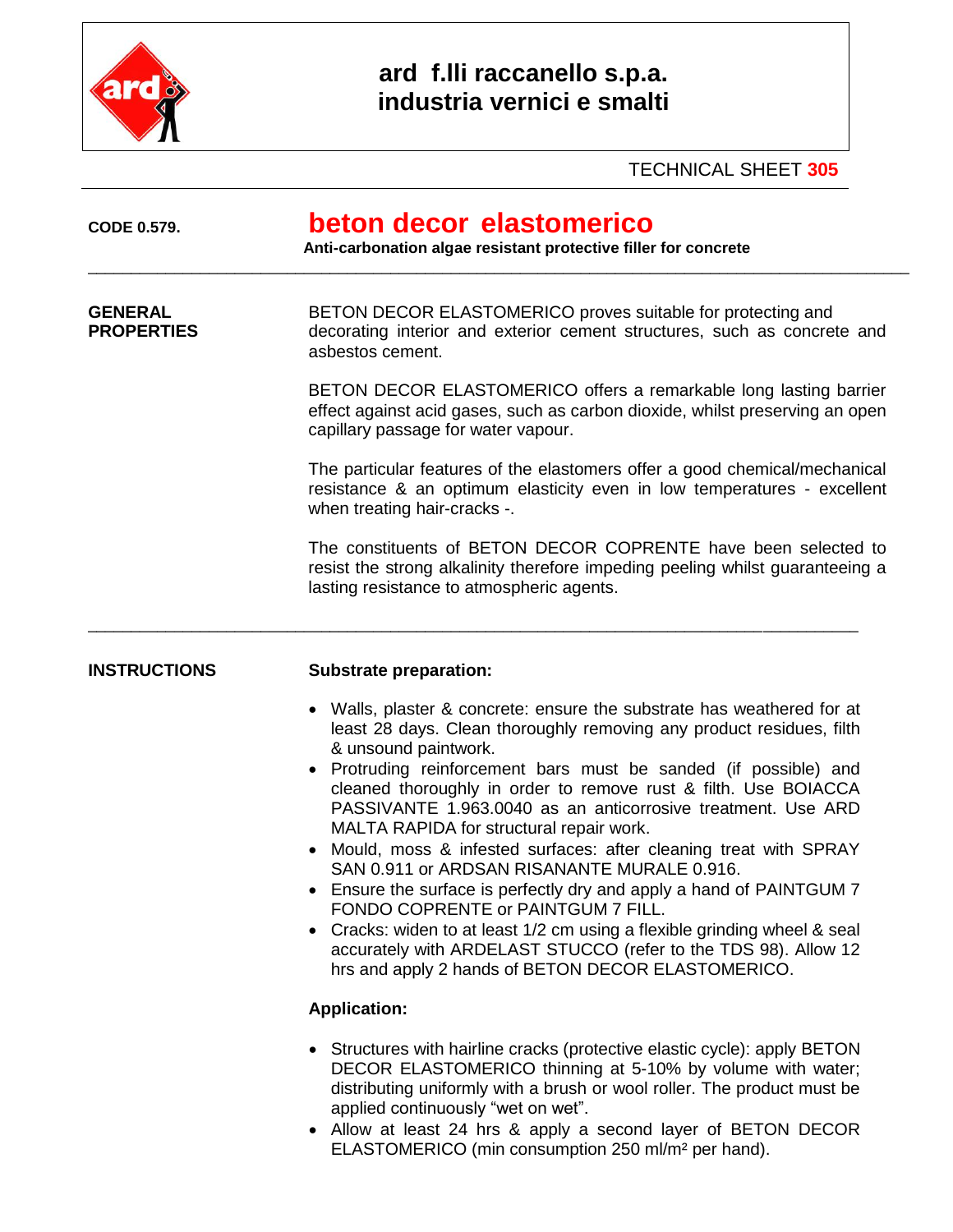- Apply at a temperature range of  $+5^{\circ}$ C 35°C & RH below 75%. Do not apply on surfaces exposed to the sun. Exterior surfaces must be protected against rain for at least 48 hours.
- Wash equipment immediately after use with water.
- Not suitable for the protection of horizontal surfaces subject to backwater.
- To avoid peeling, detachment etc. we recommend recoating BETON DECOR ELATOMERICO with elastomeric products.
- Surfaces with salt efflorescence or subject to rising damp must be restored before application in order to guarantee adherence.
- BETON DECOR ELASTOMERICO is compatible with the 16COLOURS tinting system. Surfaces with an irregular thermal conductivity (sandwich panels) should not be painted with colours featuring a reflection index below 25.
- Store in cool, frost free premises.
- Use in compliance with the current Health & Safety regulations. Dispose of spent material/containers according to the same.

Refer to the PSDS for further details.

## **TECHNICAL PROPERTIES**

| <b>COLOUR</b>                             |                       |                       | White, show card & 16Colours       |
|-------------------------------------------|-----------------------|-----------------------|------------------------------------|
|                                           |                       |                       | tinting machine hues               |
| ASPECT                                    |                       |                       | <b>Satiny</b>                      |
| <b>MASS VOLUME</b>                        |                       |                       | 1380-1480 g/l                      |
| <b>DYNAMIC VISCOSITY</b>                  |                       |                       | $13.000 \pm 17.000$ cP             |
| DRYING AT 20°C                            | <b>TOUCH DRY</b>      |                       | 4 hrs                              |
|                                           | <b>THROUGH DRYING</b> |                       | 48 hrs                             |
| <b>RECOATABLE</b>                         |                       |                       | 24 hrs min.                        |
| PERMEABILITY (CARBON DIOXIDE)             | EN 1062-6             | $S_d$ $CO_2$          | 130 <sub>m</sub>                   |
|                                           |                       | s                     | $500$ microns                      |
|                                           |                       | $\mu$ CO <sub>2</sub> | 260000                             |
|                                           |                       | <b>RESULT</b>         | Complies (Sd $CO2$ > 5m)           |
| PERMEABILITY (WATER VAPOUR)               | EN ISO 7783-1 & 2     | $S_d$                 | $0,1158$ m                         |
|                                           |                       | s                     | 500 microns                        |
|                                           |                       | μ                     | 2316                               |
|                                           |                       | Class                 | 1(Sd < 5m)                         |
| CAPILLARY ABSORBTION & WATER PERMEABILITY | EN1062-3              | W                     | 0,037 kg/m <sup>2</sup> $\sqrt{t}$ |
|                                           |                       | <b>RESULT</b>         | Complies (w<0,1)                   |
| ADHERENCE FOR DIRECT TRACTION             | EN 1542               | <b>RESULT</b>         | <b>Complies</b>                    |
| THERMIC CYCLES WITHOUT THAWING SALTS      | EN 13687-3            | <b>RESULT</b>         | <b>Complies</b>                    |
| CRACK RESISTANCE A-10°C UNI EN 1062-7     | EN1062-7              | <b>CLASS</b>          | A <sub>3</sub>                     |
| EXPOSURE TO ARTIFICIAL ATMOSPHERIC AGENTS | EN 1062-11-2002       |                       | No peeling                         |
|                                           |                       |                       | <b>No fixtures</b>                 |
|                                           |                       |                       | No flaking                         |
|                                           |                       |                       | Yellows slightly, loses gloss &    |
|                                           |                       |                       | chalky                             |
|                                           |                       | <b>RESULT</b>         | <b>Complies</b>                    |
| <b>HAZARDOUS SUBSTANCES</b>               |                       | <b>RESULT</b>         | <b>Complies</b>                    |

In compliance with the EN 1504-2 Certification & the systems for the protection/restoration of concrete surfaces. BETON DECOR ELASTOMERICO is homologated against risks deriving from ingress (principle PI) & moisture control (principle MC).